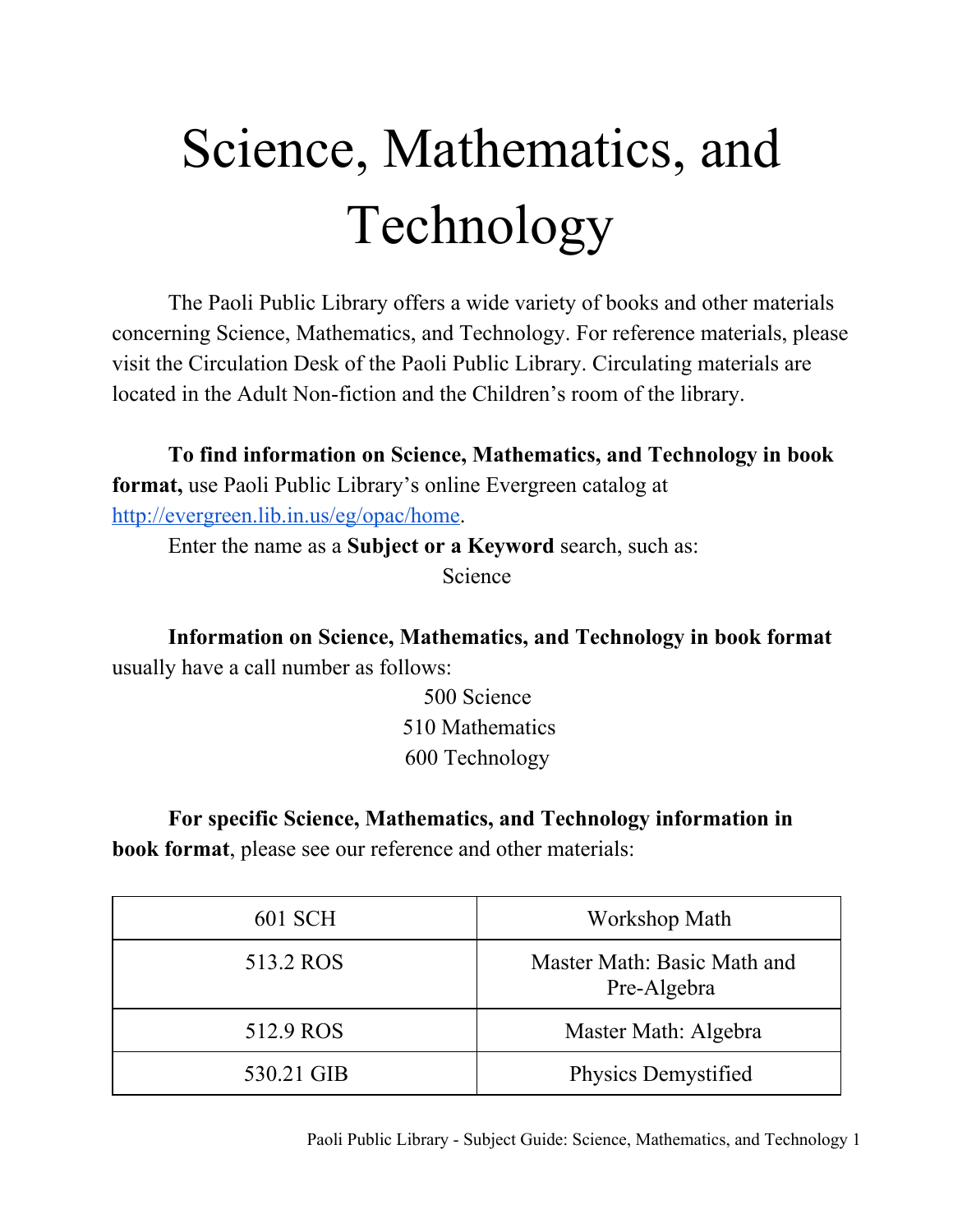| J 513 SCH            | <b>Scholastic Explains Math Homework</b>      |
|----------------------|-----------------------------------------------|
| 372.7 McG            | Math Play!                                    |
| 510 ROB              | Practical Math Success in 20 Minutes a<br>Day |
| <b>E FIC MAC</b>     | <b>Monster Math</b>                           |
| 510.76 COO           | Math Workout for the New SAT                  |
| 793.7 MUL            | <b>Math Teasers: Mental Gymnastics</b>        |
| 503 CRA              | Usborne Science Encyclopedia                  |
| 536 MET              | <b>Using Thermometers</b>                     |
| 602.3 SPE            | Careers inside the World of<br>Technology     |
| <b>609 BEN</b>       | Invention                                     |
| 629.4 JOH            | The History News In Space                     |
| <b>630 LAM</b>       | <b>Farming Technology</b>                     |
| <b>503 ENC VOL 1</b> | Macmillan Encyclopedia of Science             |

**To search** Inspire's online databases at **http://inspire.net/**, consult these sources from the Paoli Public Library or from home and office.

> *Academic Search Premier eBooks on EBSCOhost Gale Virtual Reference Library Google Scholar MasterFILE Premier Science in Context WorldCat*

**For Internet sources,** consult these links that have been identified by library staff as particularly useful.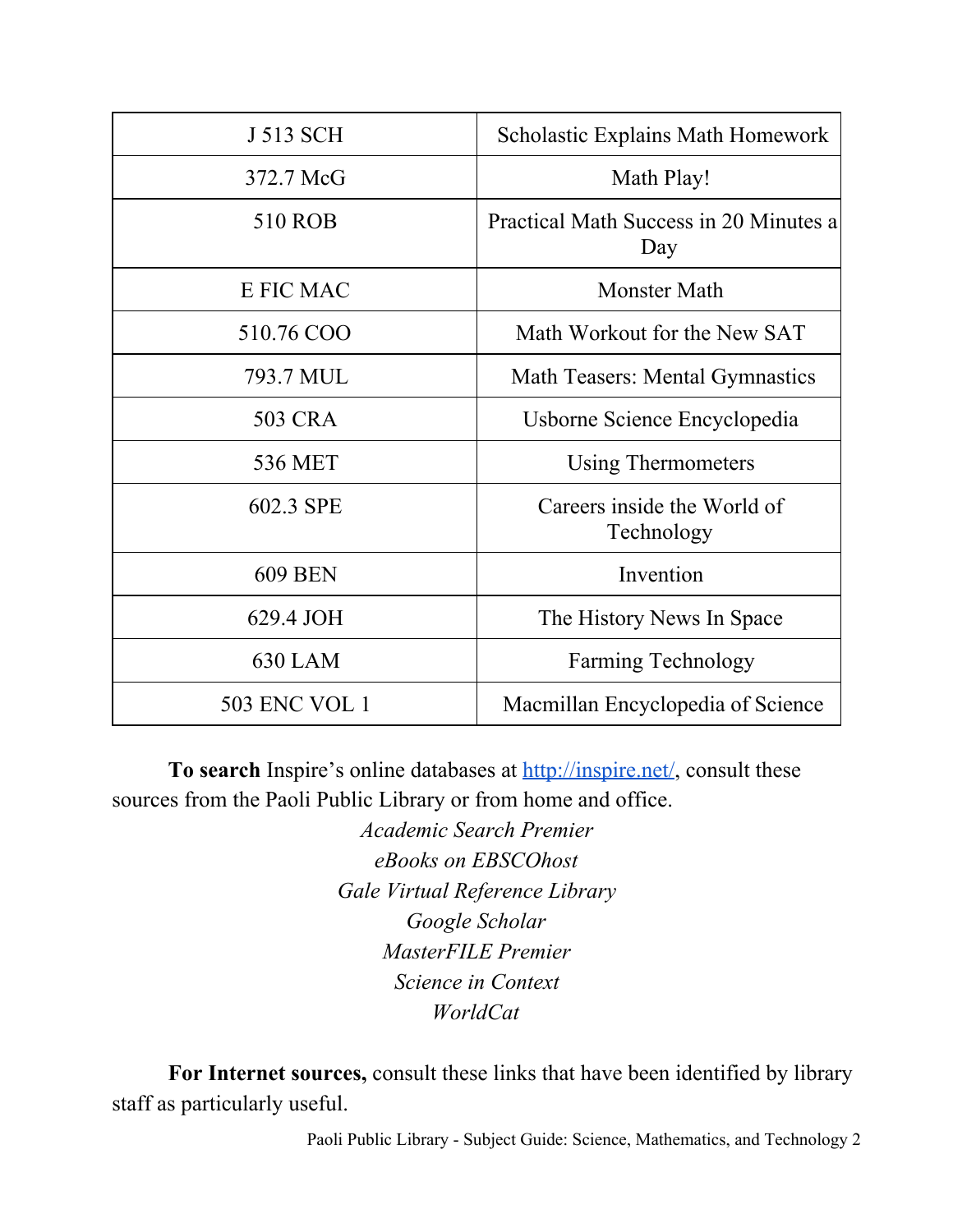| DiscoverySchool                                  | http://school.discoveryeducation.com/                       |
|--------------------------------------------------|-------------------------------------------------------------|
| Homework Spot                                    | http://www.homeworkspot.com/                                |
| Homework Hotline                                 | http://www.askrose.org/                                     |
| PurpleMath                                       | http://www.purplemath.com/modules/in<br>dex.htm             |
| Quiz Hub                                         | http://quizhub.com/quiz/quizhub.cfm                         |
| <b>Study Stack</b>                               | http://www.studystack.com/                                  |
| Exploratorium                                    | http://www.exploratorium.edu/                               |
| <b>NASA</b> for Kids                             | http://www.nasa.gov/audience/forstude<br>nts/k-4/index.html |
| National Geographic                              | http://www.nationalgeographic.com/                          |
| Science Fair Center                              | http://www.homeworkspot.com/science<br>fair                 |
| Science Fair Project Resource Guide              | http://www.ipl.org/div/kidspace/project<br>guide/           |
| <b>Science Toys</b>                              | http://www.scitoys.com/                                     |
| <b>Sport Science</b>                             | http://www.exploratorium.edu/sports/in<br>dex.html          |
| American Kennel Club Recognized<br><b>Breeds</b> | http://www.akc.org/breeds/index.cfm                         |
| American Dog Trainers Network                    | http://www.inch.com/~dogs/service.ht<br><u>ml</u>           |
| <b>American Rose Society</b>                     | http://www.ars.org/                                         |
| <b>Animal Information Database</b>               | http://www.seaworld.org/                                    |
| <b>Animals Hotlist</b>                           | http://sln.fi.edu/tfi/hotlists/animals.html                 |

Paoli Public Library - Subject Guide: Science, Mathematics, and Technology 3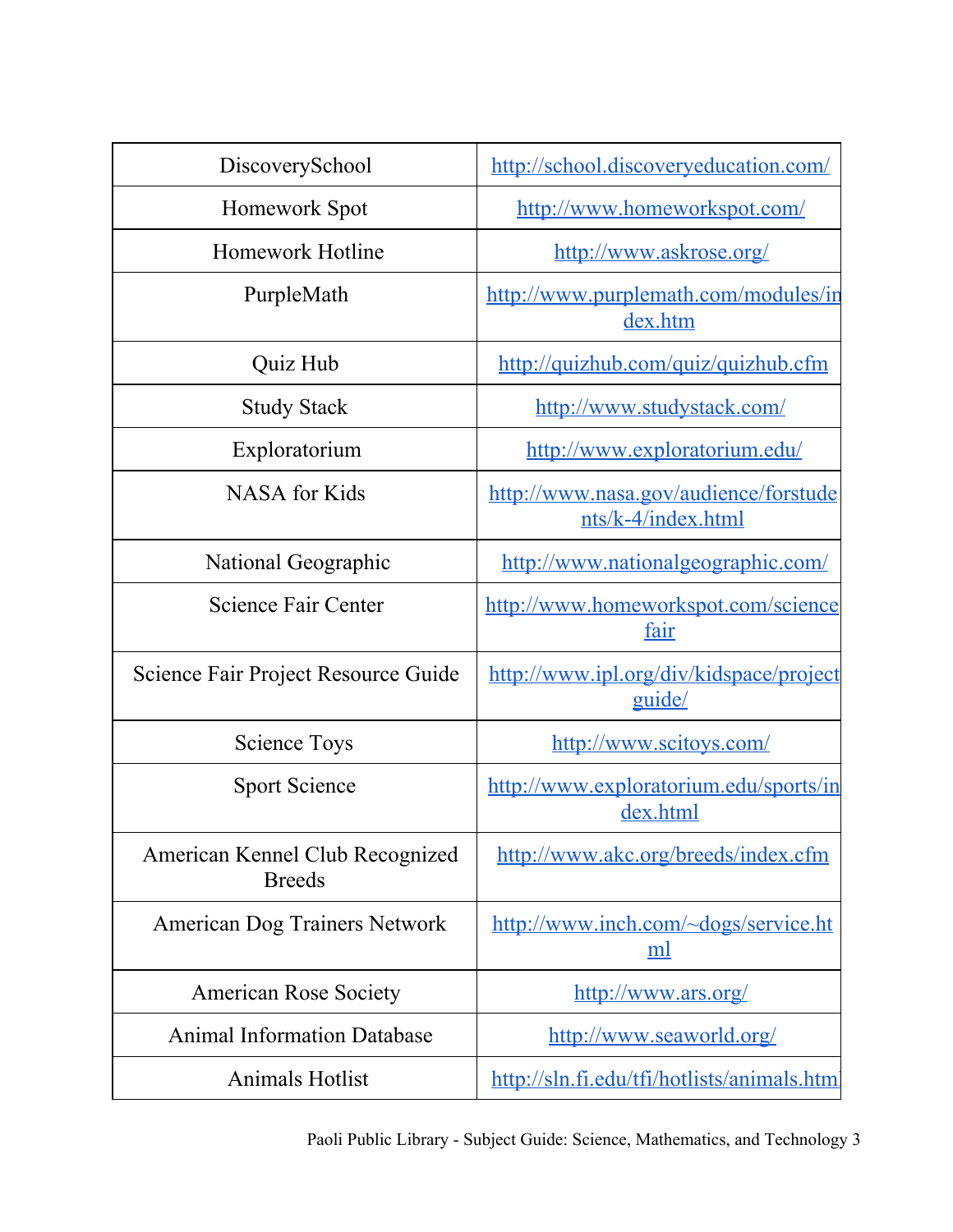| Association for Pet Loss and<br>Bereavement | http://www.aplb.org/                                           |
|---------------------------------------------|----------------------------------------------------------------|
| <b>Endangered Species</b>                   | http://www.eelink.net/EndSpp/                                  |
| <b>Healthy Pet</b>                          | http://www.healthypet.com/                                     |
| Humane Society                              | http://www.hsus.org/pets/                                      |
| <b>Astronomy Magazine</b>                   | http://www.astronomy.com/                                      |
| Hubble Space Telescope                      | http://hubblesite.org/                                         |
| National Air and Space Museum               | http://www.nasm.si.edu/                                        |
| National Space Science Data Center          | http://nssdc.gsfc.nasa.gov/                                    |
| Sky and Telescope                           | http://skyandtelescope.com/                                    |
| The Planetary Society                       | http://www.planetary.org/                                      |
| <b>WebStars: Astrophysics in CyberSpace</b> | http://heasarc.gsfc.nasa.gov/docs/www<br>info/webstars.html    |
| Bare Bones 10 (Computer Tutorial)           | http://www.sc.edu/beaufort/library/page<br>s/bones/bones.shtml |
| Learn the Net                               | http://www.learnthenet.com/english/ind<br>x.html               |
| Microsoft Office Tutorials                  | http://office.microsoft.com/en-us/trainin<br>$g$ /default.aspx |
| <b>Microsoft Product Tutorials</b>          | http://www.microsoft.com/education/T<br>utorials.aspx          |
| New User Tutorial                           | http://tech.tln.lib.mi.us/tutor/welcome.h<br><u>m</u>          |
| Spanish - Learn the Net Tutorial            | http://www.learnthenet.com/spanish/ind<br>ex.html              |
| <b>F-Secure Virus Information Center</b>    | http://www.datafellows.com/virus-info/                         |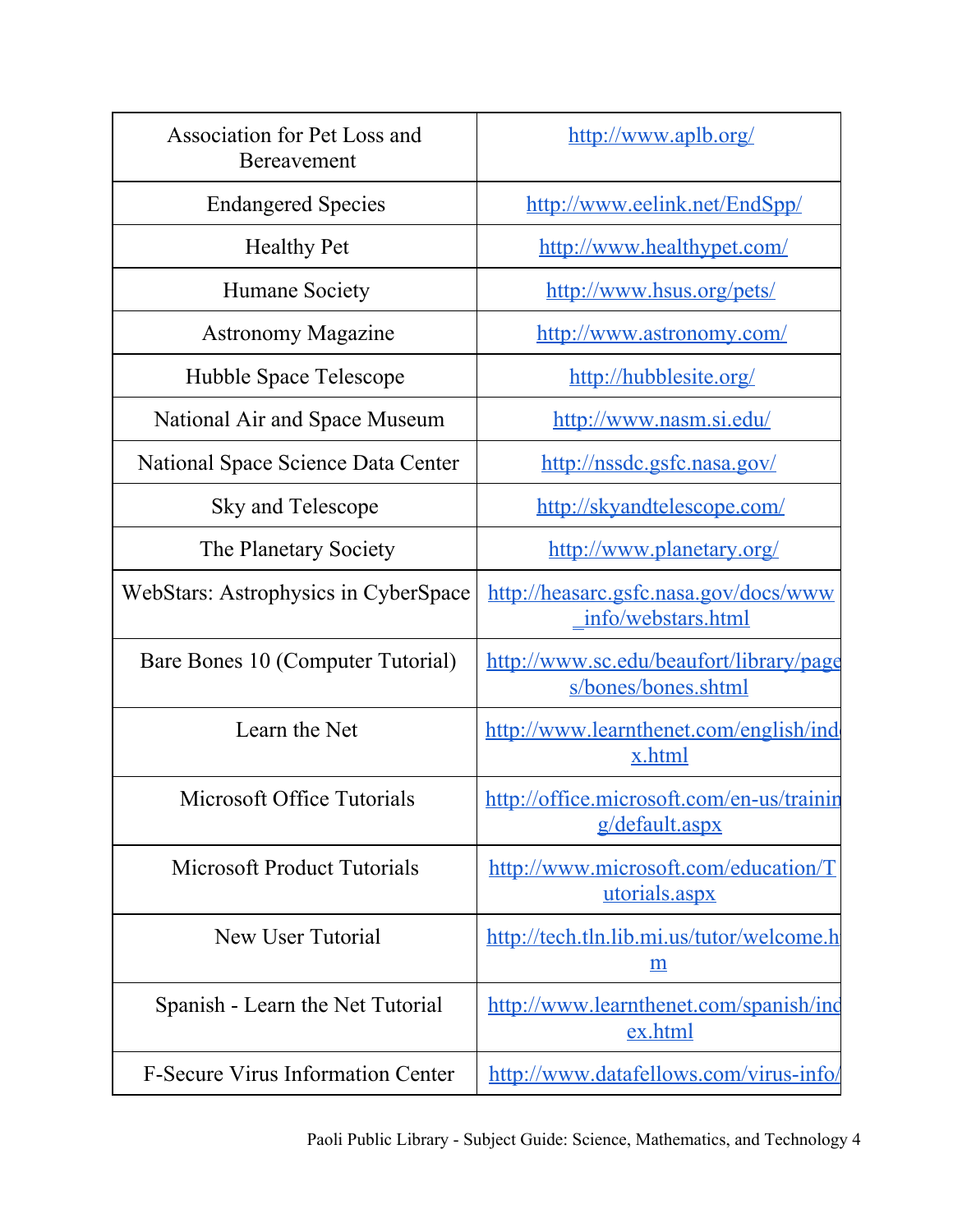| Symantec Anti-Virus Information<br>Center   | http://www.symantec.com/avcenter/                                   |
|---------------------------------------------|---------------------------------------------------------------------|
| V Myths                                     | http://www.vmyths.com/                                              |
| Fibonacci Numbers and the Golden<br>Section | http://www.mcs.surrey.ac.uk/Personal/<br>R.Knott/Fibonacci/fib.html |
| <b>Grand Illusions</b>                      | http://www.grand-illusions.com/                                     |
| Paper-folding Instructions                  | http://www.folds.net/index.html                                     |
| <b>Math Interactive Puzzles</b>             | http://www.cut-the-knot.com/games.sht<br>ml                         |
| Origami                                     | http://www.origami.as/home.html                                     |
| <b>Tangram Tutorial</b>                     | http://www.mathematische-basteleien.do<br>/tangrams.htm             |
| Scavo's Tangrams                            | http://mathforum.org/trscavo/tangrams<br>html                       |
| <b>Visual Illusions Gallery</b>             | http://dragon.uml.edu/psych/illusion.ht<br>ml                       |
| Ask Dr. Math                                | http://mathforum.org/dr.math/dr-math.h<br>tml                       |
| <b>Glossary of Math Mistakes</b>            | http://members.cox.net/mathmistakes/                                |
| Math Help                                   | http://www.mathleague.com/help/help.l<br>tm                         |
| ChemiCool Periodic Table                    | http://www.chemicool.com/                                           |
| <b>Everyday Mysteries</b>                   | http://www.loc.gov/rr/scitech/mysteries/                            |
| <b>How Computers Work</b>                   | http://www.howstuffworks.com/categor<br>y.htm?cat=Comp              |
| <b>BabelFish Translator</b>                 | http://world.altavista.com/                                         |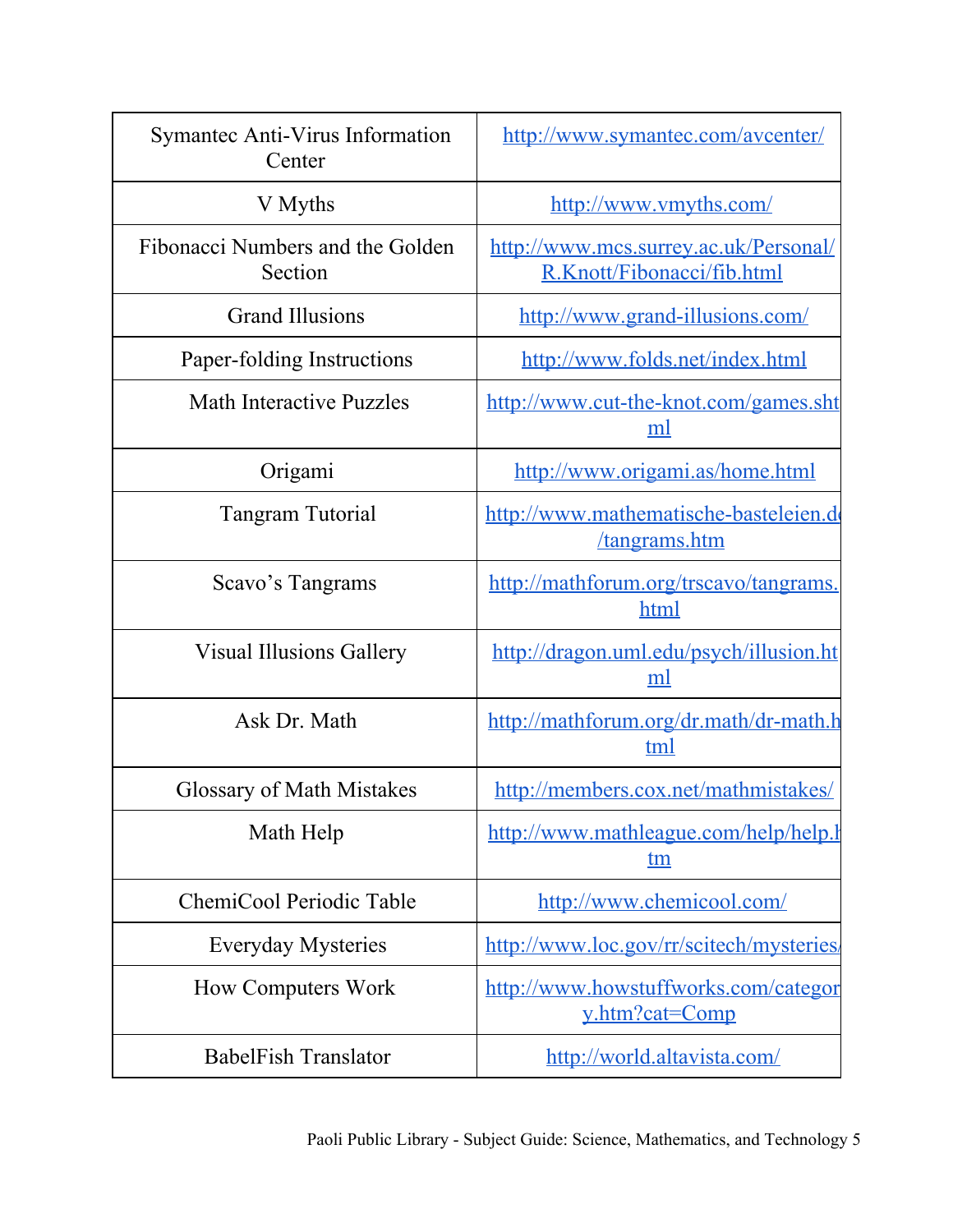| Techencyclopedia                        | http://www.techweb.com/encyclopedia/                           |
|-----------------------------------------|----------------------------------------------------------------|
| The Computer Museum History Center      | http://www.computerhistory.org/                                |
| Webopedia                               | http://www.webopedia.com/                                      |
| What is ? com                           | http://whatis.techtarget.com/                                  |
| <b>Word Reference</b>                   | http://www.wordreference.com/                                  |
| Fractal World                           | http://www.kcsd.k12.pa.us/~projects/fr<br>actal/index.html     |
| <b>Invention Dimension</b>              | http://web.mit.edu/invent/                                     |
| National Inventors Hall of Fame         | http://www.invent.org/index.asp                                |
| Index of Biographies                    | http://www-groups.dcs.st-and.ac.uk/~hi<br>story/BiogIndex.html |
| <b>Beginners Guide to Model Rockets</b> | http://www.grc.nasa.gov/WWW/K-12/r<br>ocket/bgmr.html          |
| Beginning Model Rocketry                | http://www.flythingz.com/rocketry/                             |
| Model and High Power Rocketry           | http://www.nar.org/NARmodeltypes.ht<br>ml                      |
| Model Rocketry in Science Fairs         | http://www.nar.org/pdf/science fair ro<br>cketry.pdf           |
| National Association of Rocketry        | http://www.nar.org/index.html                                  |
| <b>Rocketry Online</b>                  | http://www.rocketryonline.com/                                 |
| <b>American Statistical Association</b> | http://www.amstat.org/                                         |
| <b>Tessellation Tutorials</b>           | http://mathforum.org/sum95/suzanne/te<br>ss.intro.html         |
| <b>NASA</b>                             | http://www.nasa.gov/                                           |
| <b>Astronaut Information from NASA</b>  | http://www.jsc.nasa.gov/Bios/more.htm                          |